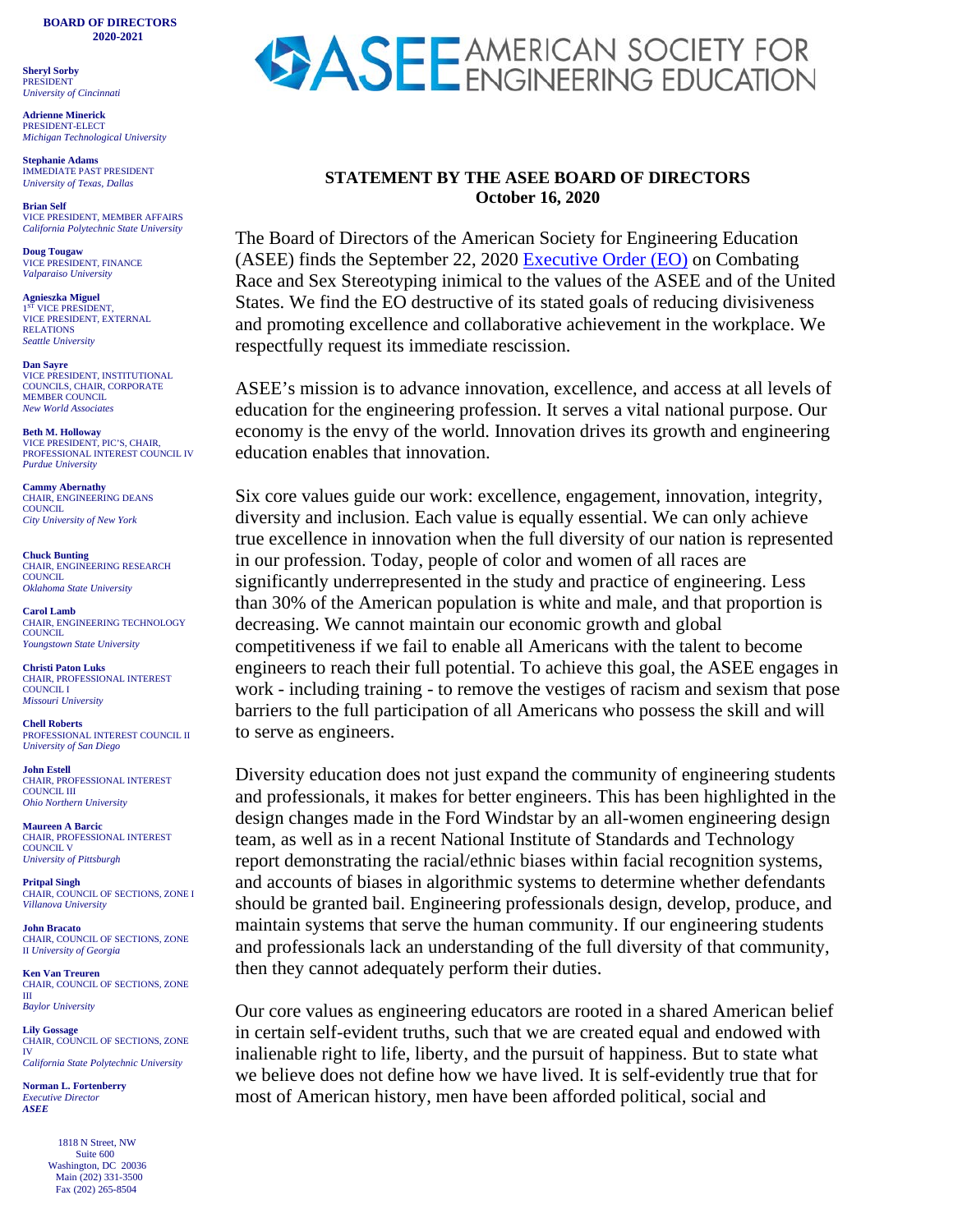Statement by ASEE Board of Directors October 16, 2020 Page 2

economic advantages not available to women, and whites have received advantages at the expense of other races. It is a fact that at the time of this country's founding, the franchise was restricted to the 6% of the population that was White, male, and owned property. It is a fact that African Americans were enslaved, that Native Americans were forcibly displaced to resource-poor locations, that Mexican Americans were made foreigners in lands their families had owned for generations, and that the Chinese Exclusion Act (1882)—which was renewed with added provisions by the Geary Act (1892)—prohibited many Asians from legally immigrating until these Acts were repealed in 1943. It is a fact that White women were not permitted to vote in federal elections until 1920 with the passage of the 19<sup>th</sup> amendment; many Black men and women had to wait for passage of the Voting Rights Act of 1965. It remains a fact that, following World War II, "redlining" by Federal Agencies prevented members of poor or minority communities from purchasing homes and receiving financial services, and that this systematic denial of services by the United States government led to an enormous wealth gap between white and non-white communities. It remains a fact that most Americans, regardless of sex or race, hold implicit, unconscious biases against women and members of minority communities based on stereotypes that are pervasive in US culture. And, it remains a fact that our nation's past policies and practices continue to have negative impacts on students, educators, and working professionals. To deny these facts is to deny history.

We object to the EO because, although framed in terms of workplace training, its potential impact is much broader. The key sentence in Section 1 "Purpose" is "Therefore, it shall be the policy of the United States not to promote race or sex stereotyping or scapegoating in the Federal workforce or in the Uniformed Services, and not to allow grant funds to be used for these purposes. In addition, Federal contractors will not be permitted to inculcate such views in their employees." The applicability of the EO is (a) all instruction and training in the uniformed services, (b) workplace training by government contractors of their own employees as well as the training offered by the contractors' sub-awardees and vendors of their own employees, (c) federal grant programs (by extension activities within federal grants), and (d) federal agencies (also covered by a separate executive order). The applicability to federal grants is likely to be particularly harmful to ASEE and its member academic institutions.

Although there are distractors (prohibited activities that few would seek to pursue) within the definitions of key terms, it is obvious that the intent of the executive order is to forbid any discussion (outside of academic instruction), by persons in any of the groups indicated above, of (a) systemic or structural racism or sexism, (b) acknowledgement of collective benefit from past discriminatory practices, or (c) implicit bias. Such discussions are key parts of current projects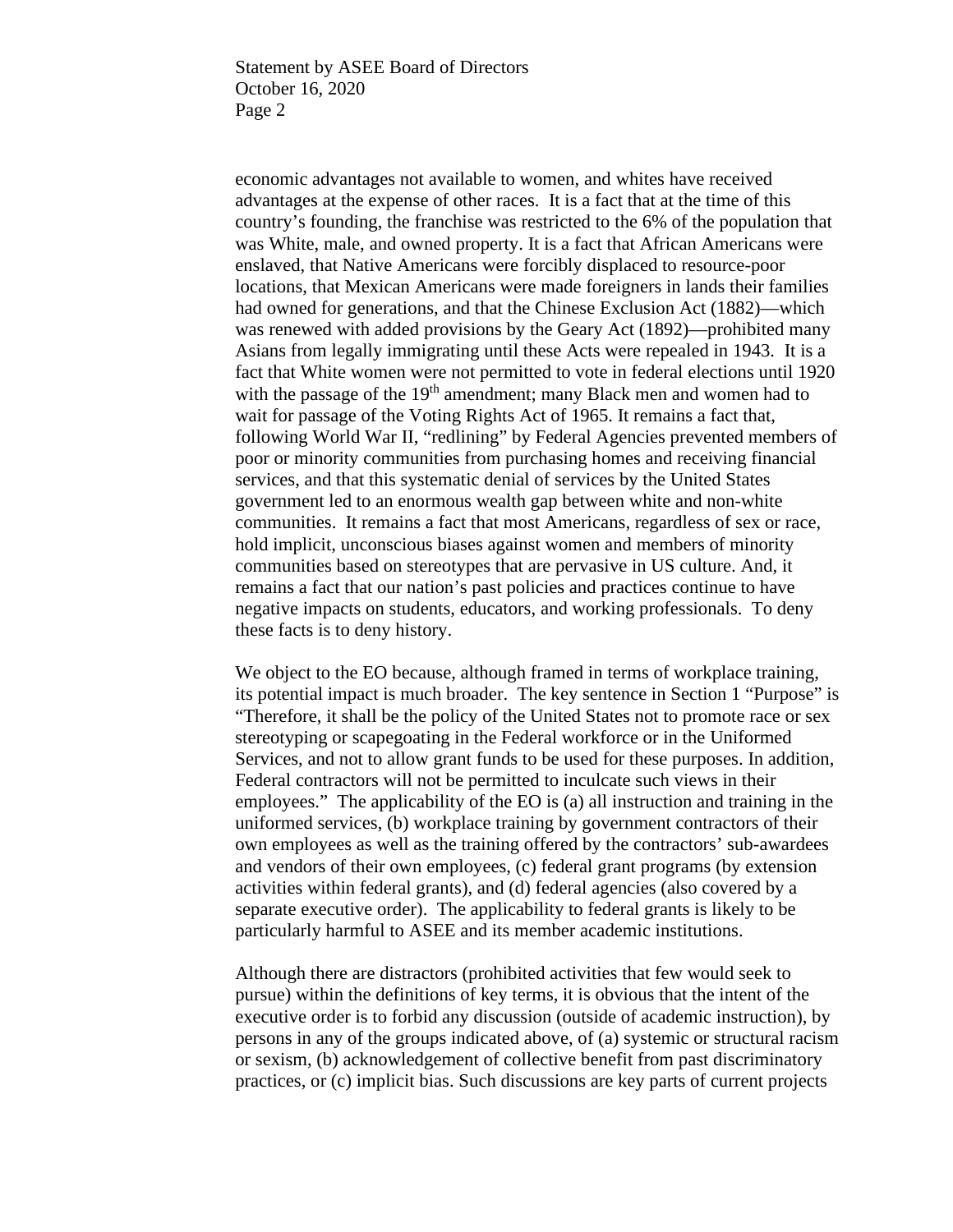Statement by ASEE Board of Directors October 16, 2020 Page 3

by ASEE (a government contractor and federal grantee) as well as many of our member institutions.

With particular regard to the EO's impact on federal grantees, it appears that the effect of this EO would be, among other things, to

- Minimize our ability to develop programs to explain and mitigate the impact of stereotype threat on students, educators, and engineering professionals
- Endanger evidence-based systemic change strategies that promote equity in learning and working environments
- Inhibit efforts to catalyze the science, technology, engineering, and mathematics (STEM) enterprise to work collaboratively for inclusive change and would hinder our efforts to develop a STEM workforce that reflects the demographics of our nation.

Regarding training programs, we note that millions of federal government employees, contractors, sub-awardees, vendors, and grantees have improved themselves through well-executed workplace trainings and programmatic activities targeting racism and sexism. In some cases, such training is the only formal opportunity they will have to grapple with ideas that challenge them and expand their thinking, enabling them to consider new viewpoints in a supportive setting. These sorts of training are intended to promote awareness of inequities that may potentially impact workplace performance and social interactions. Such training opportunities can improve team cohesion, better cross-cultural understanding among workers, and most importantly, make people aware of conscious or unconscious actions and words that are hurtful to others and perpetuate a racist and/or sexist workplace culture. Such training allows employers to have honest interactions with employees about underlying issues and their daily cumulative impact on minorities and women in the workplace. It is indisputable that a diverse and inclusive workplace positively impacts the bottom line by helping companies generate new ideas, which ultimately enhances business performance and strengthens our nation's competitive edge on the international stage.

The suggestion that efforts to minimize racial/gender social disparities are themselves racist and sexist is fashionable among those who do not want to accept the reality that American society has consistently privileged some groups at the expense of others. Rather than working to address the problem, they prohibit speaking the truth of its existence. Engineers know that properly framing a problem is fundamental to finding a solution. Denial doesn't yield solutions; it prevents them.